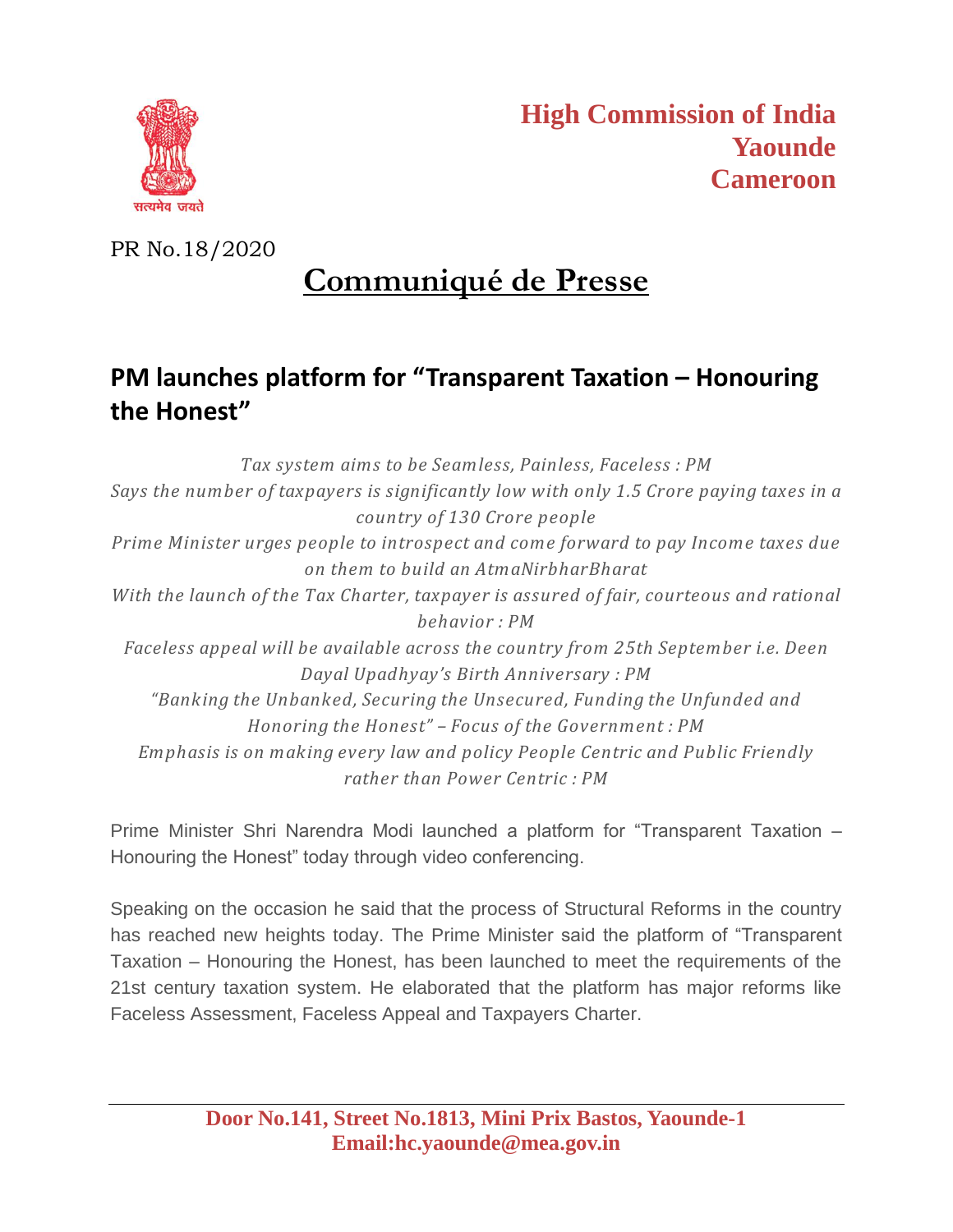He said that Faceless Assessment and Taxpayers Charter have come into force from today while the facility of faceless appeal will be available for citizens across the country from 25th September i.e. Deen Dayal Upadhyay's birth anniversary. The new platform apart from being faceless is also aimed at boosting the confidence of the taxpayer and making him/her fearless.

The PM said that the focus of the Government in the last six years has been "Banking the Unbanked, Securing the Unsecured and Funding the Unfunded" and that the platform of "Honouring the Honest" is in the similar direction.

The Prime Minister praised the role of honest taxpayers in nation building and said that making the lives of such taxpayers easy is the responsibility of the government. "When the life of an honest taxpayer of the country becomes easy, he moves forward and develops, then the country also develops and leaps forward," PM added.

The Prime Minister said the new facilities launched today are a part of the Government's resolve to provide maximum governance with minimum government. He said that every rule, law and policy are made with an emphasis of them being people centric, public friendly rather than power centric. He said that the use of the new governance model is yielding good results.

The Prime Minister said that an atmosphere is being created where primacy is being given to duty to execute all works. This is the result not because of force and fear of punishment but because of an understanding of the holistic approach that is being adopted. He said the reforms being launched by the Government are not in piecemeal but those aimed at delivering results with holistic perspective.

The Prime Minister said the country's tax structure needed fundamental reforms as the earlier tax structure was developed from the one created during pre-independent times. Even the several changes made during the post-independent times did not alter its fundamental character, he said.

The Prime Minister said that the complexity of the earlier system made it difficult to conform.

He said that simplified laws and procedures make it easy to comply. One such example is the GST, he said, which replaced dozens of taxes.